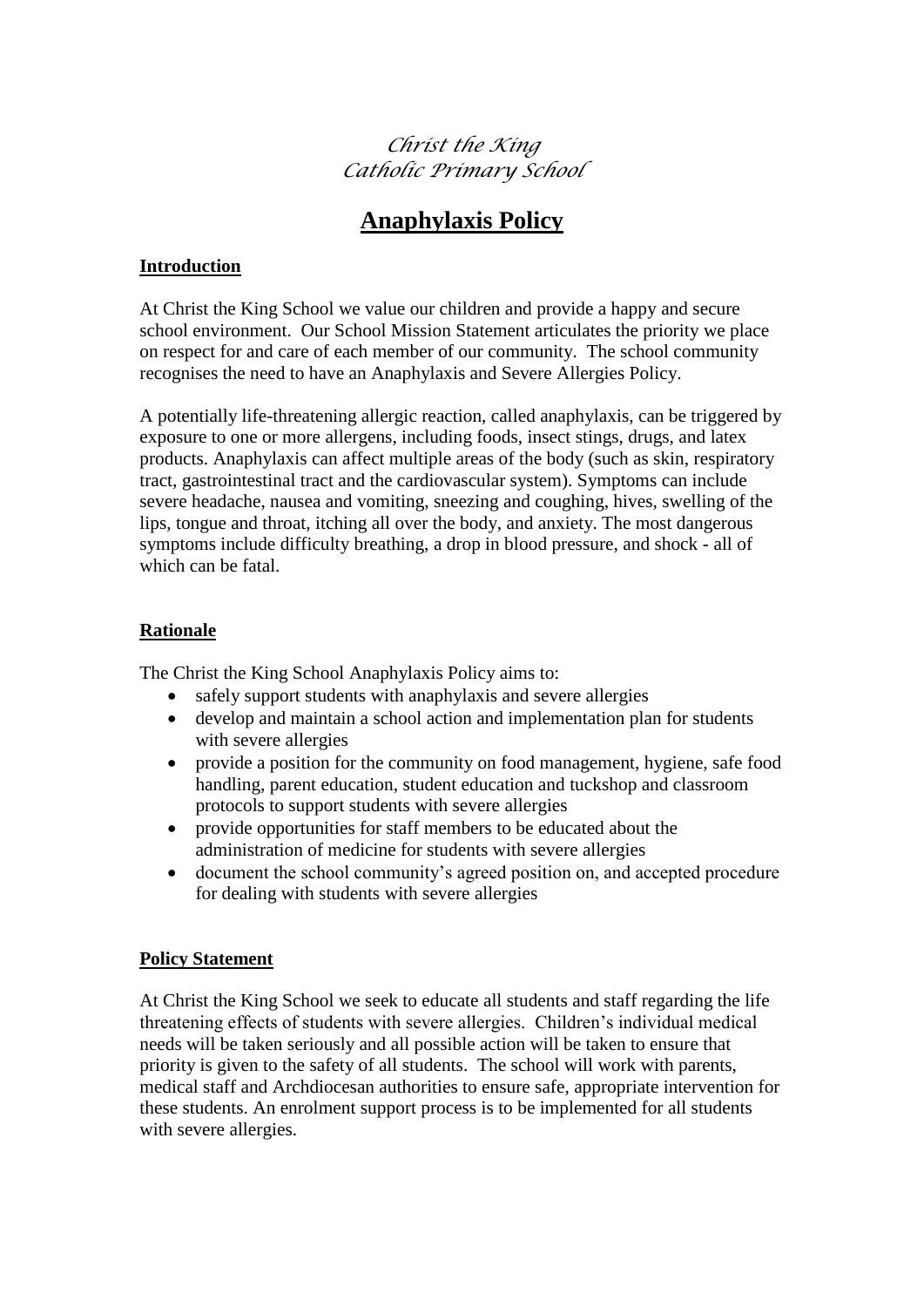There is no cure for anaphylaxis, so strict avoidance of triggers is the only way to keep a severe reaction from occurring. The most common triggers for anaphylaxis are:

- **Foods**  Any food can trigger an allergic reaction, but the most common are: peanuts, nuts from trees (e.g., walnut, cashew, and Brazil nut), shellfish, fish, milk and eggs. It is important to talk to cafeteria staff and your child about what foods to avoid and not to trade food with other children.
- **Stinging Insects -** Venom of stinging insects such as yellow jackets, honeybees, paper wasps, hornets and fire ants can cause severe and deadly reactions. Recess exposes children to stinging insects. Teach your child where they are commonly located and how to avoid them.
- **Medications** Any medication can trigger a reaction, but the most common drugs that cause anaphylaxis are antibiotics and anti-seizure medications. The school should be aware of what medications your child is allergic to and should have epinephrine available in case of a severe reaction.
- Latex Products made from natural latex (from the rubber tree) contain allergens that can trigger reactions in sensitive individuals. Inspect the toys in your child's classroom and inform their teacher about this allergy.
- **Exercise -** Although rare, exercise can trigger anaphylaxis after eating certain foods before beginning the activity. Inform your child's teacher of this allergy, and check to see if your child can participate in physical activity before the lunch hour.

#### **Glossary**

**Adrenalin (epinephrine):** A hormone produced by the adrenal glands. As a medication, it is used in the treatment of severe acute allergic reactions such as anaphylaxis and asthma. It is usually injected, although it can be administered by inhalation.

**Allergic Reaction:** The body's response to something called an allergen that comes in contact with the skin, or by inhalation, swallowing, or injection.

**Anaphylactic Shock:** The most severe form of allergy, which is a medical emergency. An oftentimes severe and sometimes fatal systemic reaction in a susceptible individual after exposure to a specific allergen (such as wasp venom or penicillin), following previous sensitization. Characterized especially by respiratory symptoms, fainting, itching, hives, swelling of the throat or other mucous membranes, and a sudden drop in blood pressure.

**Anaphylaxis:** Anaphylaxis, or anaphylactic shock, is a severe, frightening and lifethreatening allergic reaction. The reaction, although rare, can occur after an insect sting or as a reaction to an injected medication - for example, penicillin or antitetanus (horse) serum. Less commonly, the reaction occurs after a particular food or medication has been taken by mouth.

**Epinephrine:** Also called adrenaline. One of two chemicals (the other is norepinephrine) released by the adrenal gland, usually in times of stress. Epinephrine increases the speed and force of heartbeats. It dilates the airways to improve breathing